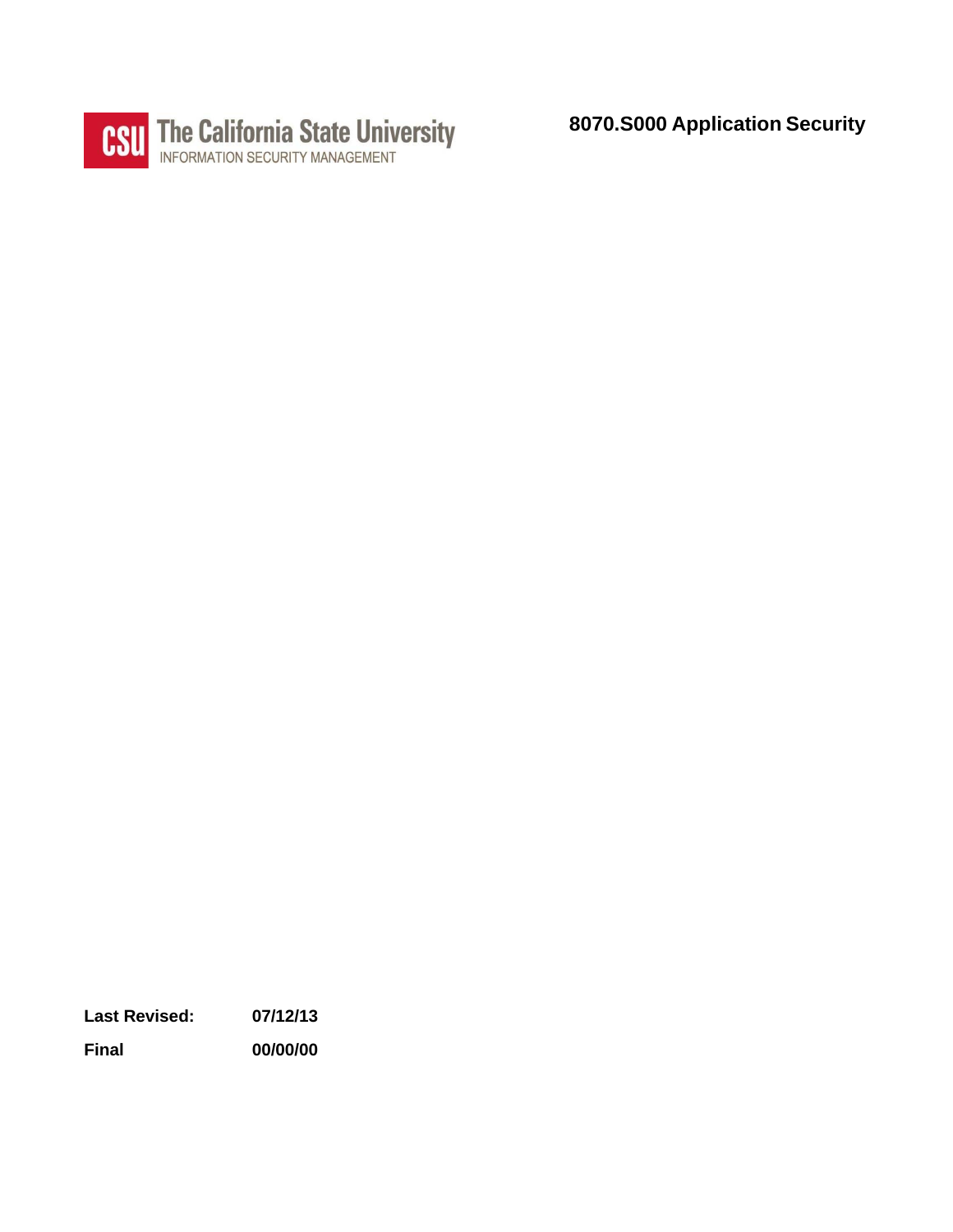## **REVISION CONTROL**

| <b>Document Title:</b> | <b>Application Security</b>         |
|------------------------|-------------------------------------|
| Author:                | <b>Information Security</b>         |
| <b>File Reference:</b> | 8070.S000_Application_Security.docx |

### **Revision History**

| <b>Revision Date</b> | <b>Revised By</b> | <b>Summary of Revisions</b>                                                                                                      | <b>Section(s) Revised</b> |
|----------------------|-------------------|----------------------------------------------------------------------------------------------------------------------------------|---------------------------|
| 8/8/12               | Alex Harwood      | Copied text from the Sac State Application Standard<br>and made adjustments to make it CSU generic verses<br>Sac State specific. |                           |
| 2/15/13              | Alex Harwood      | Major changes done with the team                                                                                                 | All                       |
| 3/1/13               | Alex Harwood      | Minor changes to the document for final draft                                                                                    | All                       |
| 6/11/13              | Macklin           | Updates based on team comments                                                                                                   | All                       |
| 7/2/13               | Macklin           | Updates based on team comments                                                                                                   | All                       |
|                      |                   |                                                                                                                                  |                           |

#### **Review / Approval History**

| <b>Review Date</b> | <b>Reviewed By</b> | Action (Reviewed, Recommended or Approved)           |
|--------------------|--------------------|------------------------------------------------------|
| 2/15/13            | Dustin DeBrum      | Reviewed                                             |
| 3/1/13             | Felecia Vlahos     | Approved for submission to Policy/Standard/Guideline |
| 3/1/13             | Alex Harwood       | Approved for submission to Policy/Standard/Guideline |
| 7/18/2013          | <b>ISAC</b>        | Reviewed, approved and recommended for CISO review   |
|                    |                    |                                                      |
|                    |                    |                                                      |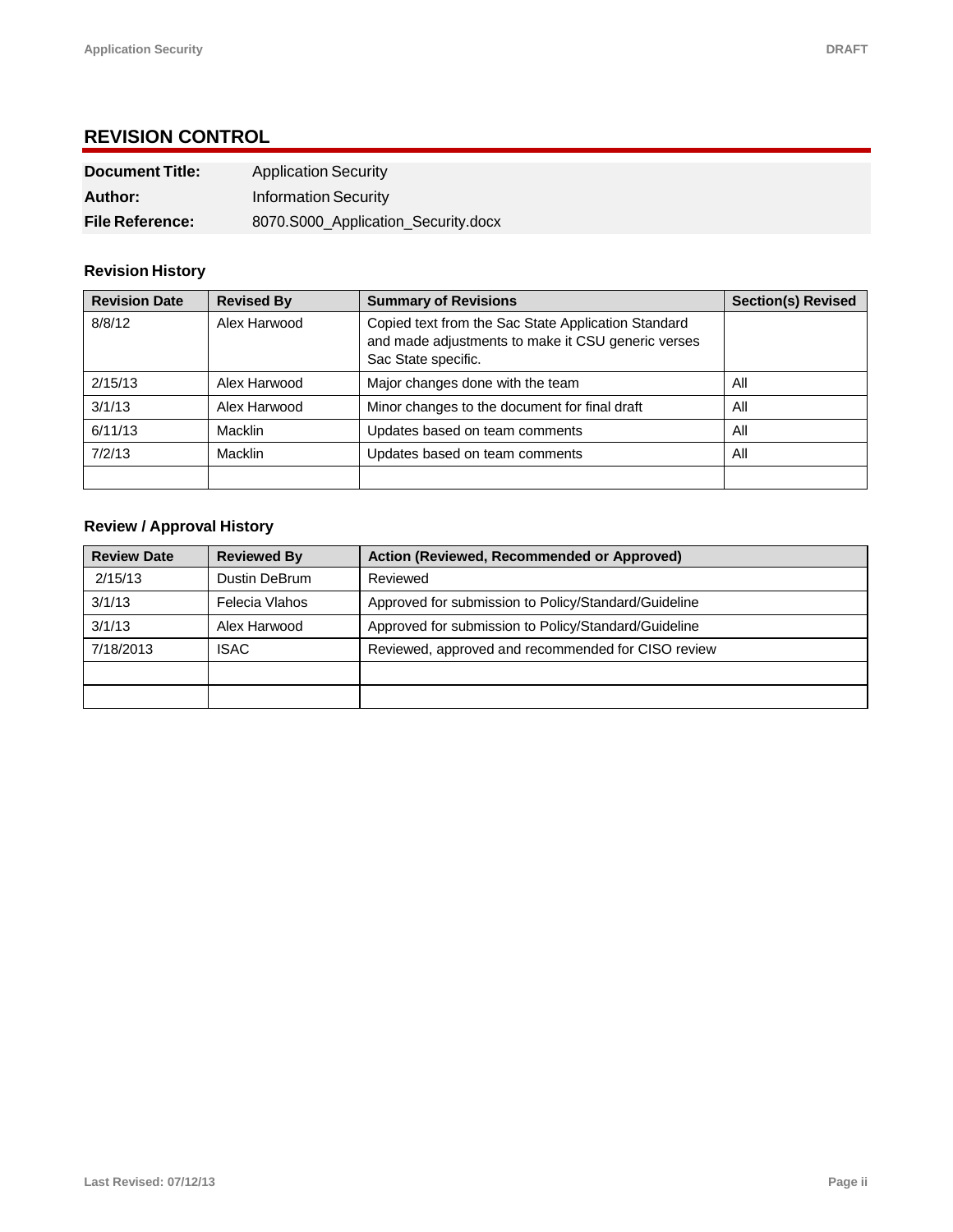# **8070.S000 Application Security**

**Implements:** CSU Policy 8070.0

**Policy Reference:** https://cs you.calstate.edu/Polic ies/icsuam/Pages/8070 -00.aspx

### **1.1 Application Security Standards**

This standard applies to all CSU applications and web environments which:

- Are considered mission critical systems,
- Access protected level 1 information,
- Access protected level 2 information and are accessible from the Internet, or
- Provide an official public campus service or presence.

 Application and web development environments must comply with CSU and campus standards and procedures. Contracts for services involving application, web development or hosting must incorporate appropriate language (see *[8040S000 Third Party Contract Language](http://www.csuchico.edu/isec/documents/supplemental_provisions_for_IT_acquisition.pdf)*).

Campuses must develop and maintain information security criteria for application development. These criteria must apply both to internally developed applications and those developed by contractors or vendors. Criteria must include a process for ensuring that the campus Information Security Office is made aware of applications which access or provide protected level 1 data.

## **1.2 Application and Web Development Environment Assessment**

Campus procedures for local development must ensure that before development begins:

- The planned application and supporting environment have been documented. Documentation must:
	- Adequately describe the purpose and behavior of the application
	- Identify the type and configuration of the supporting systems and networks.

**Attach or include evidence of documentation for application and supporting environment** 

- Risk analysis verifies that:
	- ‐ The application and supporting environment will comply with all applicable policies, standards, and procedures
	- ‐ Deploying the application will not introduce any unacceptable risks.

**Attach or include evidence of risk analysis of application and supporting environment**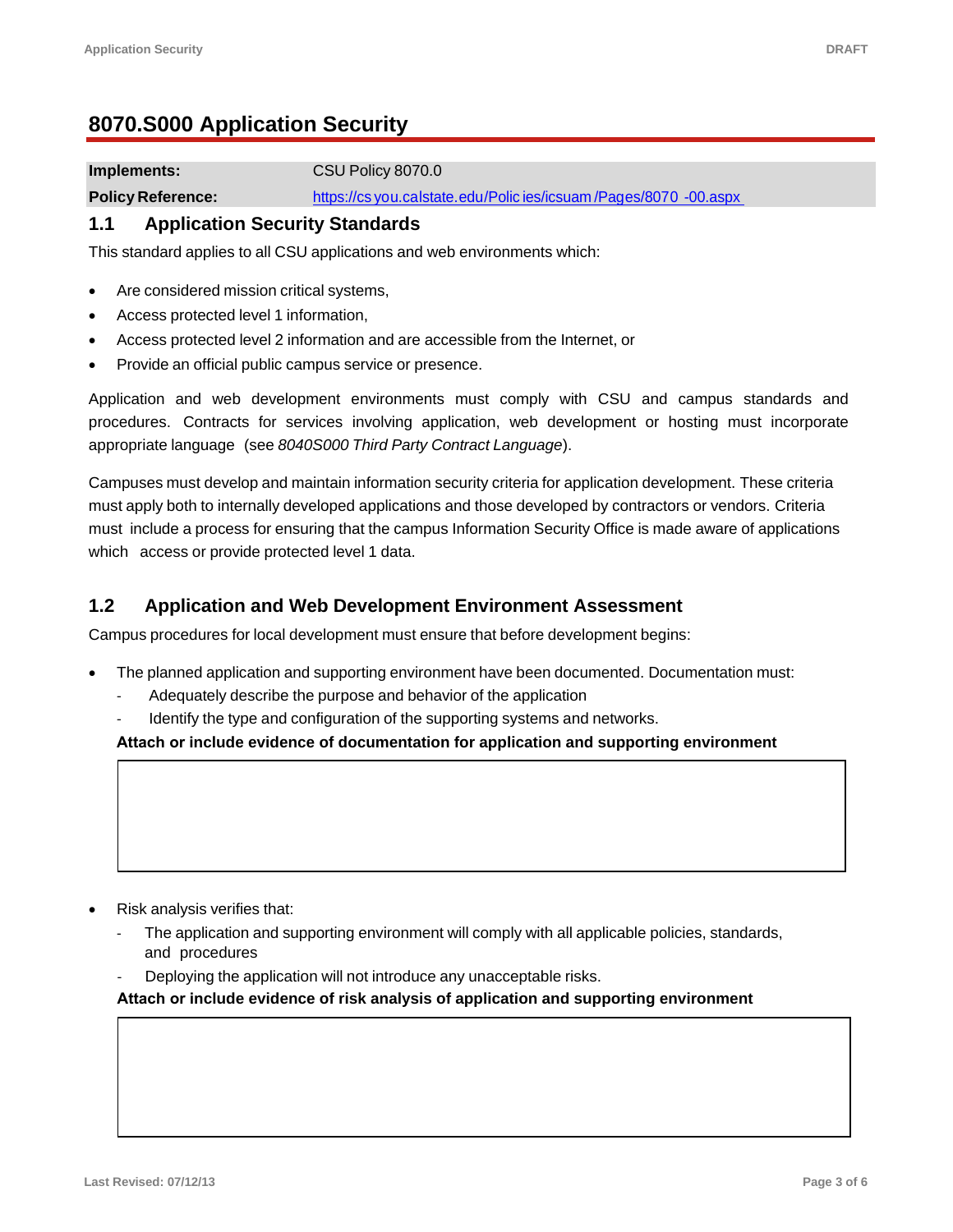## **1.3 Application Development and Production Architecture**

Development and testing must be performed in a non-production environment.

- Production environments for applications with high risk should run on stand-alone dedicated servers or VM server containers.
- in a data center that meets physical and logical security control requirements as per CSU Information Production servers and development servers which store, process or transmit protected data must be housed Security *Policy 8080 Physical Security*.
- **Are servers placed in the appropriate network zone based on the campus approved network architecture plan as per** *8045S301 [Boundary Protection and Isolation Standard § 2.2](http://www.csuchico.edu/isec/policies_standards/8045.S301_Boundary_Protection.pdf)***?**
- Servers should be "hardened" according to the campus configuration procedures in order to ensure that they are secure

## **1.4 Application Coding**

Applications must be reviewed, tested, and documented as determined by a risk assessment, before being placed into a production environment to ensure vulnerabilities are addressed, including but not limited to:

- Un-validated input **Injection flaws**
- Inadequate access control **Improper error handling Improper error handling**
- Inadequate authentication and session management Insecure storage
- Cross-site scripting (XSS) attacks **Denial of service Standards**
- 
- 
- 
- 
- Buffer overflows **Insecure configuration management** Insecure configuration management

The integrity and availability of source code and/or critical files/folders must be ensured by use of a source code control system and scheduled backups.

## **1.5 Application Development**

### **1.5.1 Data Security**

Within the development environment:

- Application developers must remove all test data and test accounts before deploying an application into a production environment.
- Protected data should be redacted where possible in the development environment. **Do you follow the above requirements?**

Within the production environment:

- Sample or example scripts must be removed from production servers.
- Protected data may not be displayed in any documentation.
- Developers must check system, test and development tools and processes to be sure that protected data is not copied or created accidentally. Refer to *[CSU Policy 8065 Information Asset Management](http://www.csuchico.edu/isec/policies_standards/8065.00.pdf)* along with associate standards.

**Do you follow the above requirements?**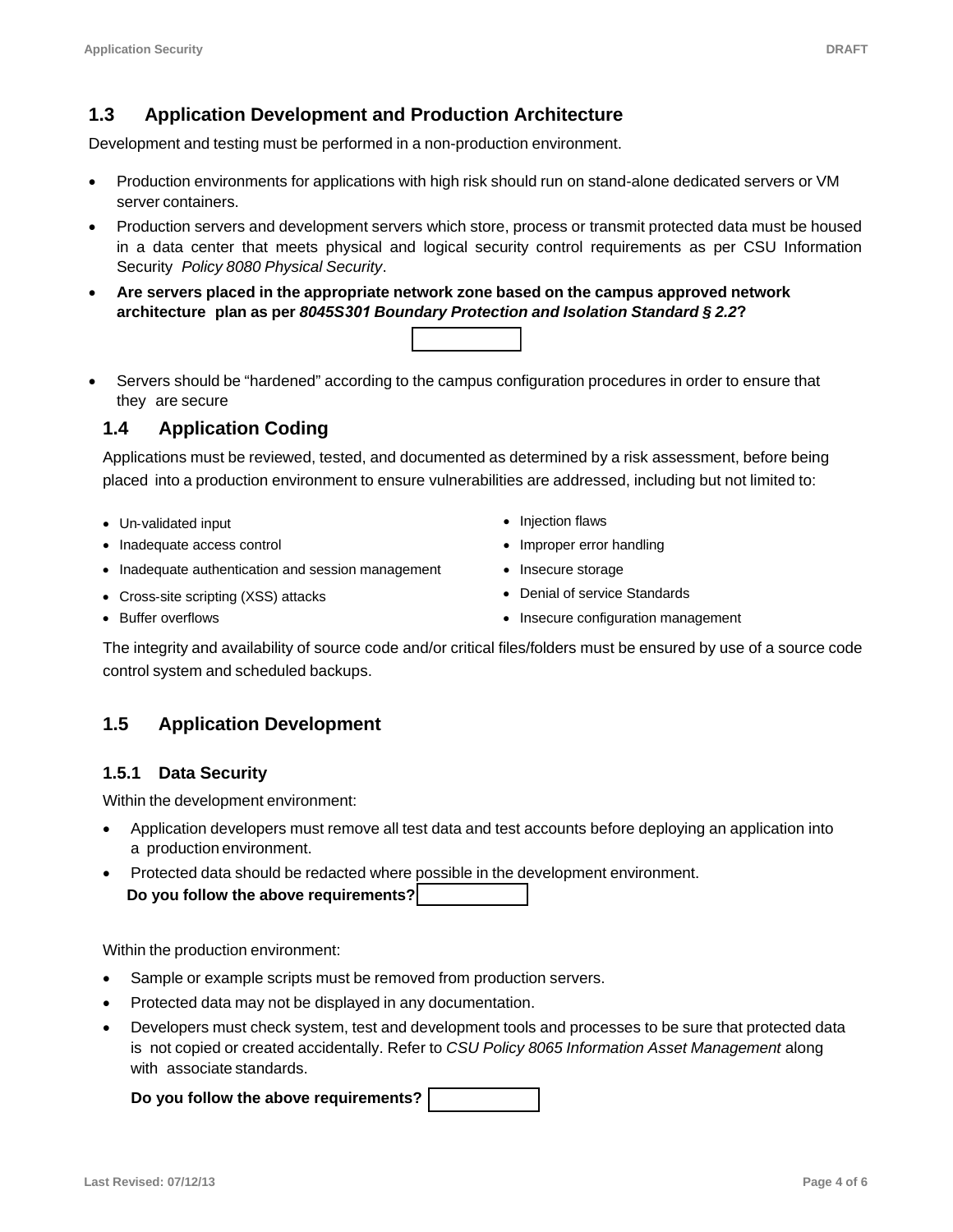#### **1.5.2 Logging**

| Do all applications log information as per 8045S600? |  |
|------------------------------------------------------|--|
| Comments:                                            |  |

**Is all log data written to an external log server or solution as determined by risk?** 

**Comments:** 

 **Is Logging enabled for operating system, database, network, application server, web server and other components of the application system in order to provide sufficient information for incident or problem analysis?** See *[8054S600 Logging Elements](http://www.csuchico.edu/isec/policies_standards/8045.S600_Logging_Elements.pdf)* for more information about logging requirements.

**Comments:** 

#### **1.5.3 Applications Collecting Personally-Identifiable Data**

 Respondents should be informed in advance of the use of "web bugs," URL keywords, or other methods to sites must post a web privacy statement describing the type of information collected, how it is to be used, and how it may be disclosed. *[CSU Policy 8025.0, Privacy of Personal Information](http://www.csuchico.edu/isec/policies_standards/8025.00.pdf)*, governs the collection and storage of personal information. track respondents' identities. Applications collecting personally identifiable information should, and ecommerce

**If personal information is collected or stored, is a web privacy statement published?** 

**Comments:** 

#### **1.5.4 Encrypt Protected Information**

 CSU standard for protecting web-based network traffic. Certificates must be used to provide positive identification Applications must encrypt Protected Level 1 information as it is transmitted over the network, including login credentials and session identifiers as *per 8065S000 § 12.3 The SSL/TLS (Secure Sockets Layer)* protocol is the of applications to users. Servers must have valid certificates, signed by a recognized Certificate Authority.

**Are campus CA certificates configured?** 

**Comments:** 

**Is all protected information encrypted in compliance with CSU standards?** 

**Comments:** 

#### **1.5.5 Application Authentication**

 after a specified total time or user inactivity. Applications that authenticate users must establish sessions using a randomized session identifier that expires

| Do authenticated sessions expire? |  |  |
|-----------------------------------|--|--|
| What is the timeout? $\vert$      |  |  |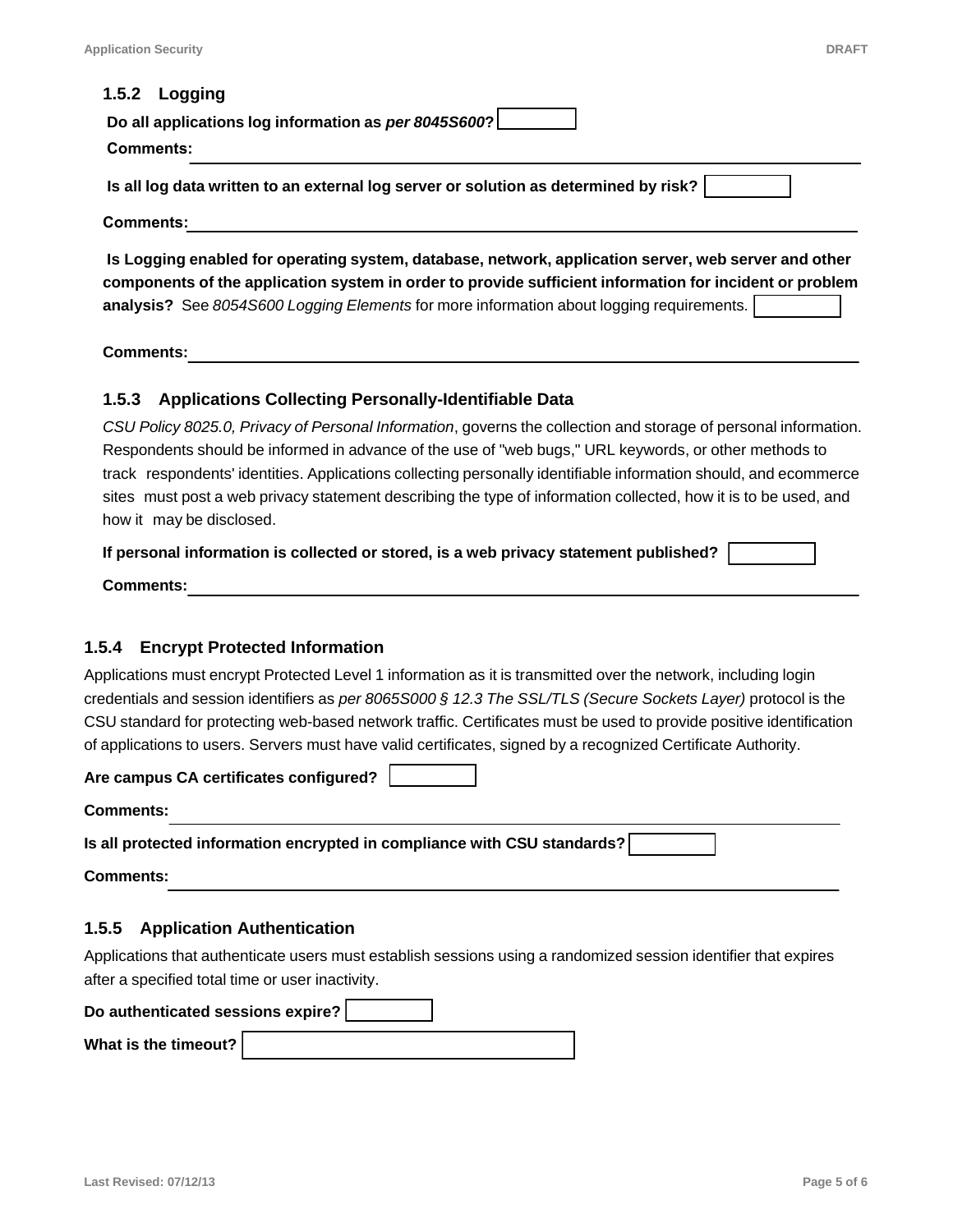### **1.5.6 Access Control**

Applications shall implement the philosophy of "default deny". Access application content and environments should be denied except for those users and conditions under which access is specifically permitted.

- Developer access privilege should be limited to the least privilege necessary for development.
- If an application needs a system account, an approved and secure service level account must be created and incorporated into the development of the application.
- Users of applications should be prevented from accessing data to which they have not been granted authorization.

Refer to *[8060 – Access Control](http://www.csuchico.edu/isec/policies_standards/8060.00.pdf)* and related standards for more information.

**Does the system comply with CSU access control standards? Comments:** 

**Please provide evidence of compliance, such as configuration settings or procedures.** 

### **1.5.7 Application Management**

Each application process should execute with the least set of privileges necessary to complete the job

Any elevated permission (system admin account, dba, etc.) should be protected (on a need to know basis), documented and approved through Access Control Processes. Refer to *[8060 – Access Control](http://www.csuchico.edu/isec/policies_standards/8060.00.pdf)* and related standards for more information on granting permissions.

#### **Does the application comply with the CSU access control standards regarding elevated permissions?**

**Comments:** 

### **1.6 Web and Application Testing and Change Management**

The security of applications and information systems must be appropriately documented prior to production deployment.

 Developers must test the information system's security controls. These tests must verify that controls are working properly.

Tests should be done from a hacker's point of view, and must be conducted prior to production deployment.

 The rigor of the test plan must reflect the risk associated with the application along with the classification of the data being stored or accessed. **NOTE**: The *CSU Data Classification Schedule* is located at [http://www.calstate.edu/icsuam/sections/8000/8065\\_FINAL\\_DRAFT\\_Data\\_Classification\\_CW\\_V4.pdf](http://www.calstate.edu/icsuam/sections/8000/8065_FINAL_DRAFT_Data_Classification_CW_V4.pdf)